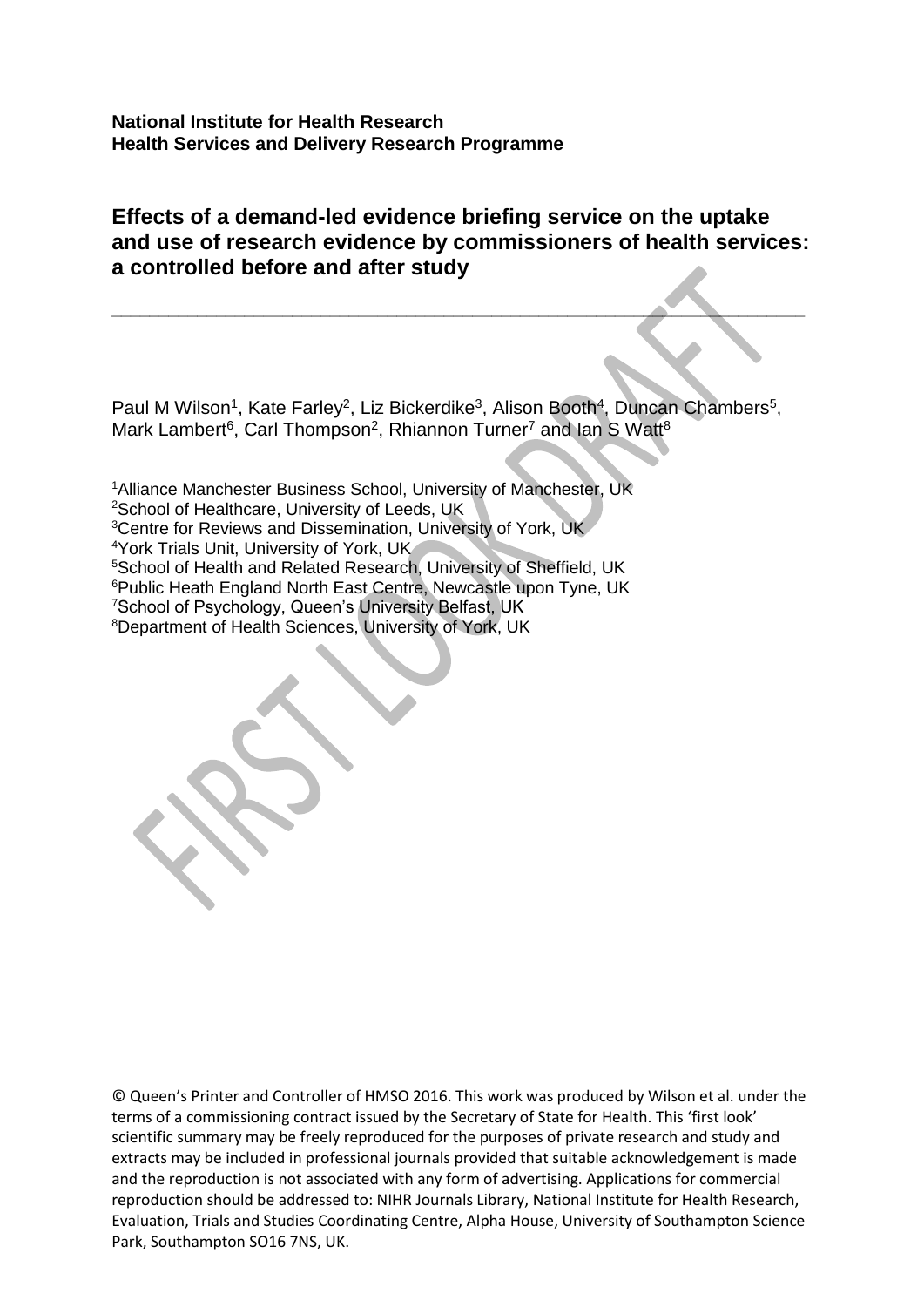#### **Important**

A 'first look' scientific summary is created from the original author-supplied summary once the normal NIHR Journals Library peer and editorial review processes are complete. The summary has undergone full peer and editorial review as documented at NIHR Journals Library website and may undergo rewrite during the publication process. The order of authors was correct at editorial sign-off stage.

A final version (which has undergone a rigorous copy-edit and proofreading) will publish as part of a fuller account of the research in a forthcoming issue of the *Health Services and Delivery Research* journal.

Any queries about this 'first look' version of the scientific summary should be addressed to the NIHR Journals Library Editorial Office - Nihredit@soton.ac.uk

The research reported in this 'first look' scientific summary was funded by the HS&DR programme or one of its predecessor programmes (NIHR Service Delivery and Organisation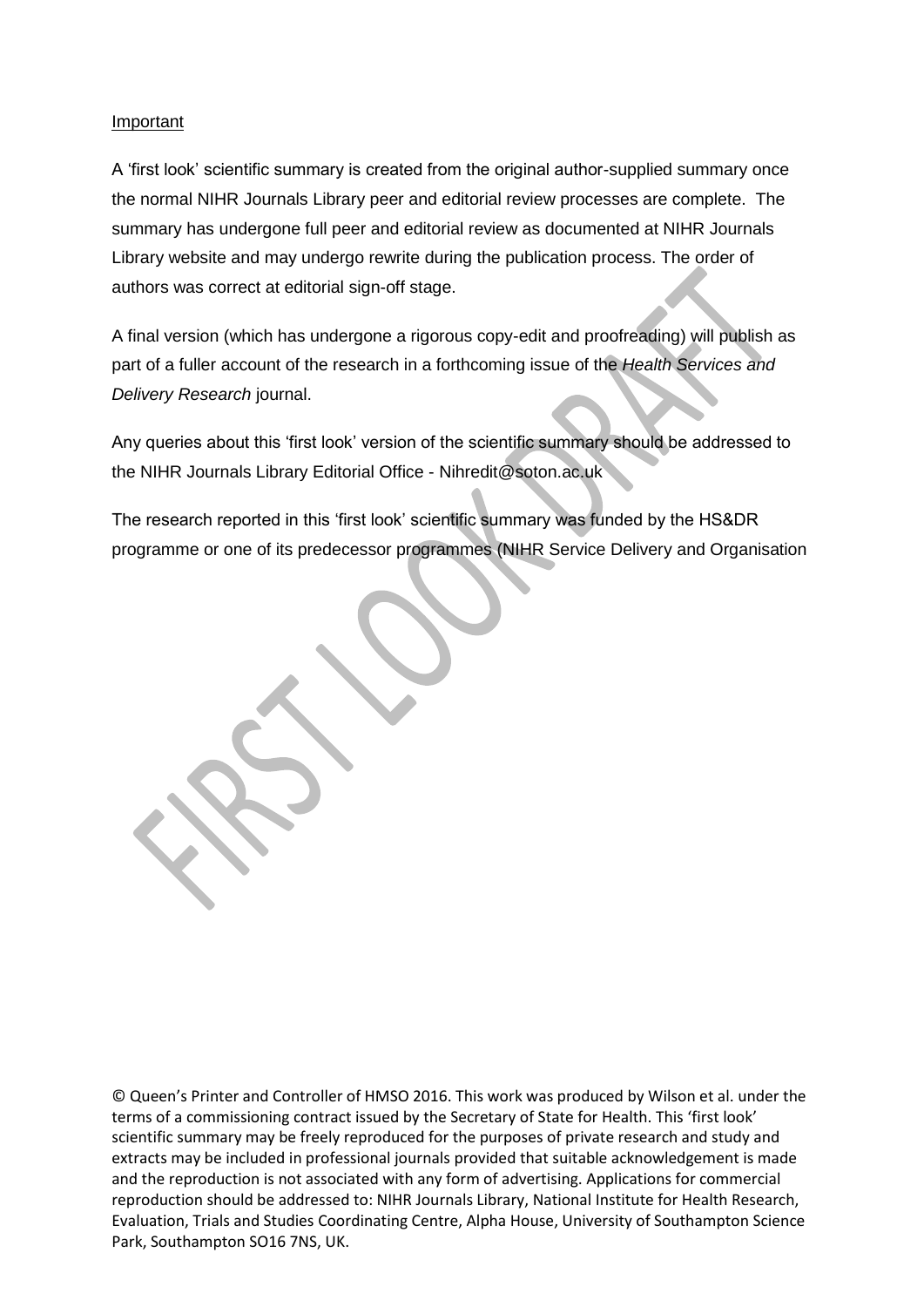programme, or Health Services Research programme) as project number 12/5002/18. For more information visit<http://www.nets.nihr.ac.uk/projects/hsdr/12500218>

The authors have been wholly responsible for all data collection, analysis and interpretation, and for writing up their work. The HS&DR editors have tried to ensure the accuracy of the authors' work and would like to thank the reviewers for their constructive comments however; they do not accept liability for damages or losses arising from material published in this scientific summary.

This 'first look' scientific summary presents independent research funded by the National Institute for Health Research (NIHR). The views and opinions expressed by authors in this publication are those of the authors and do not necessarily reflect those of the NHS, the NIHR, NETSCC, the HS&DR programme or the Department of Health. If there are verbatim quotations included in this publication the views and opinions expressed by the interviewees are those of the interviewees and do not necessarily reflect those of the authors, those of the NHS, the NIHR, NETSCC, the HS&DR programme or the Department of Health.

Scientific Summary

## **Background**

The Health and Social Care Act 2012 has mandated research use as a core consideration in health service commissioning arrangements. NHS commissioners are expected to use research to inform commissioning and decommissioning of services, and there is a substantive evidence base upon which they can draw. Building on development work undertaken as part of the NIHR Collaboration for Leadership in Applied Health Research and Care (CLAHRC) for Leeds, York and Bradford and under the auspices of the then Centre for Reviews and Dissemination (CRD) core contract with NIHR, we sought to establish whether having access to a responsive (demand-led) evidence briefing service would improve uptake and use of research evidence by NHS commissioners compared with less intensive and less targeted alternatives.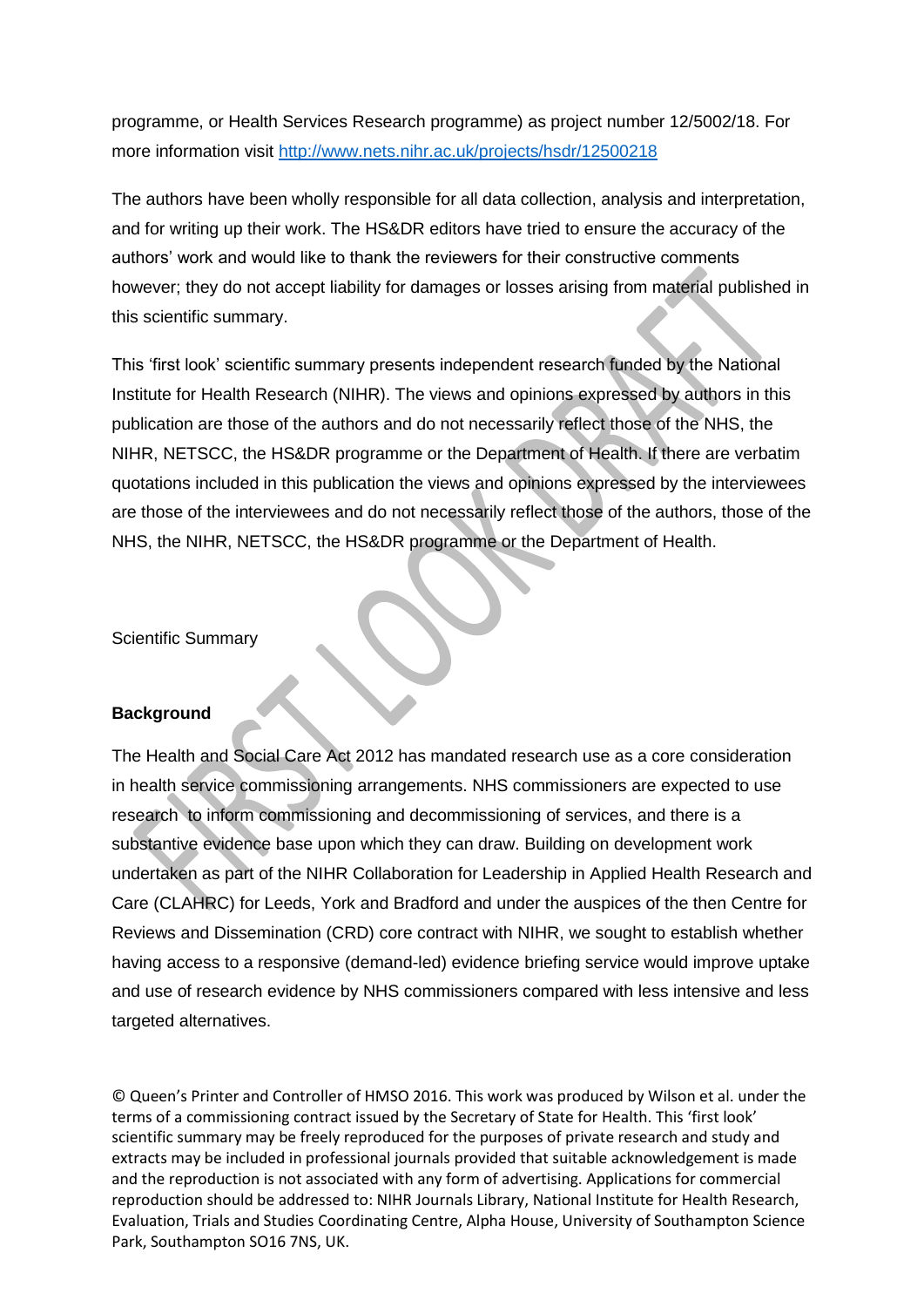## **Objectives**

Does access to a demand-led evidence briefing service improve uptake and use of research evidence by NHS commissioners compared with less intensive and less targeted alternatives?

Do evidence briefings tailored to specific local contexts inform decision-making in other CCGs?

Does contact between researchers and NHS commissioners increase use of research evidence?

## **Design**

Controlled before and after study.

## **Setting**

CCGs in the North of England.

## **Methods**

Twelve CCGs were invited to participate in the study; two declined to participate and one was excluded after failing to provide staff contact details for the baseline assessment. The nine participatingCCGs received one of three interventions to support the use of research evidence in their decision-making: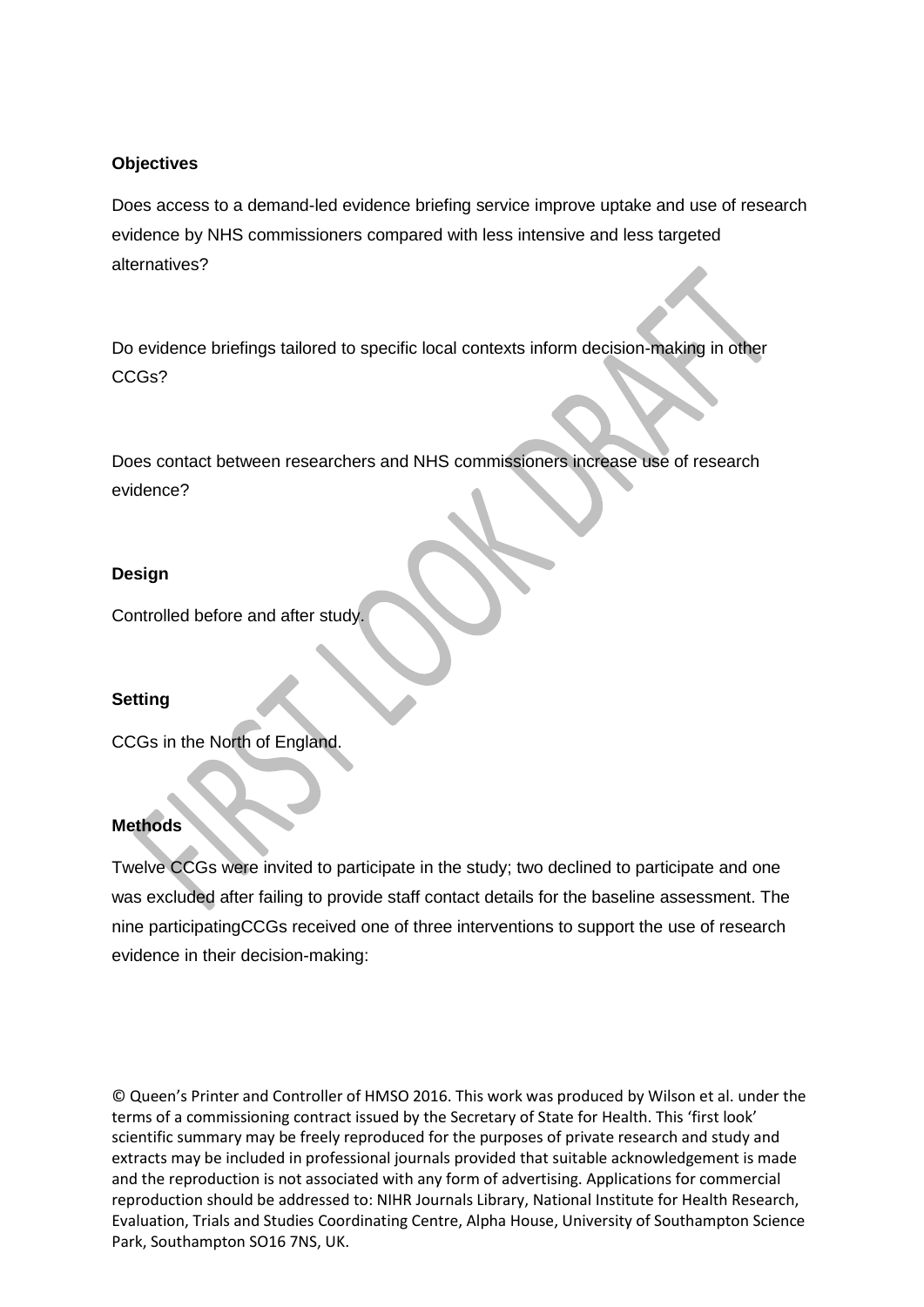A) Contact plus responsive push of tailored evidence - CCGs in this arm received on demand access to an evidence briefing service provided by CRD.

B) Contact plus an unsolicited push of non-tailored evidence - CCGs allocated to this arm received on demand access to advice and support but CRD did not produce evidence briefings in response to questions and issues raised, but instead distributed evidence briefings generated in intervention A.

C) 'Standard service' unsolicited push of non-tailored evidence - The third intervention constituted a control arm. In this, CRD used its normal processes to disseminate the evidence briefings generated in intervention A.

The evidence briefing service was provided by team members at CRD, University of York. In response to CCG requests, the team followed an established methodology to produce summaries of the available evidence together with the implications for practice within an agreed timeframe.

The intervention phase ran from the end of April 2014 to the beginning of May 2015. As this study was evaluating uptake of a demand led service, the extent to which the CCGs engaged with the interventions on offer was determined by the CCGs themselves.

Data for the primary outcome measure were collected at baseline and at 12 months follow up, using a survey instrument devised to assess an organisations' ability to acquire, assess, adapt and apply research evidence to support decision-making. Individuals from each CCG completed the survey and scores of all responses were aggregated to represent each participating CCG.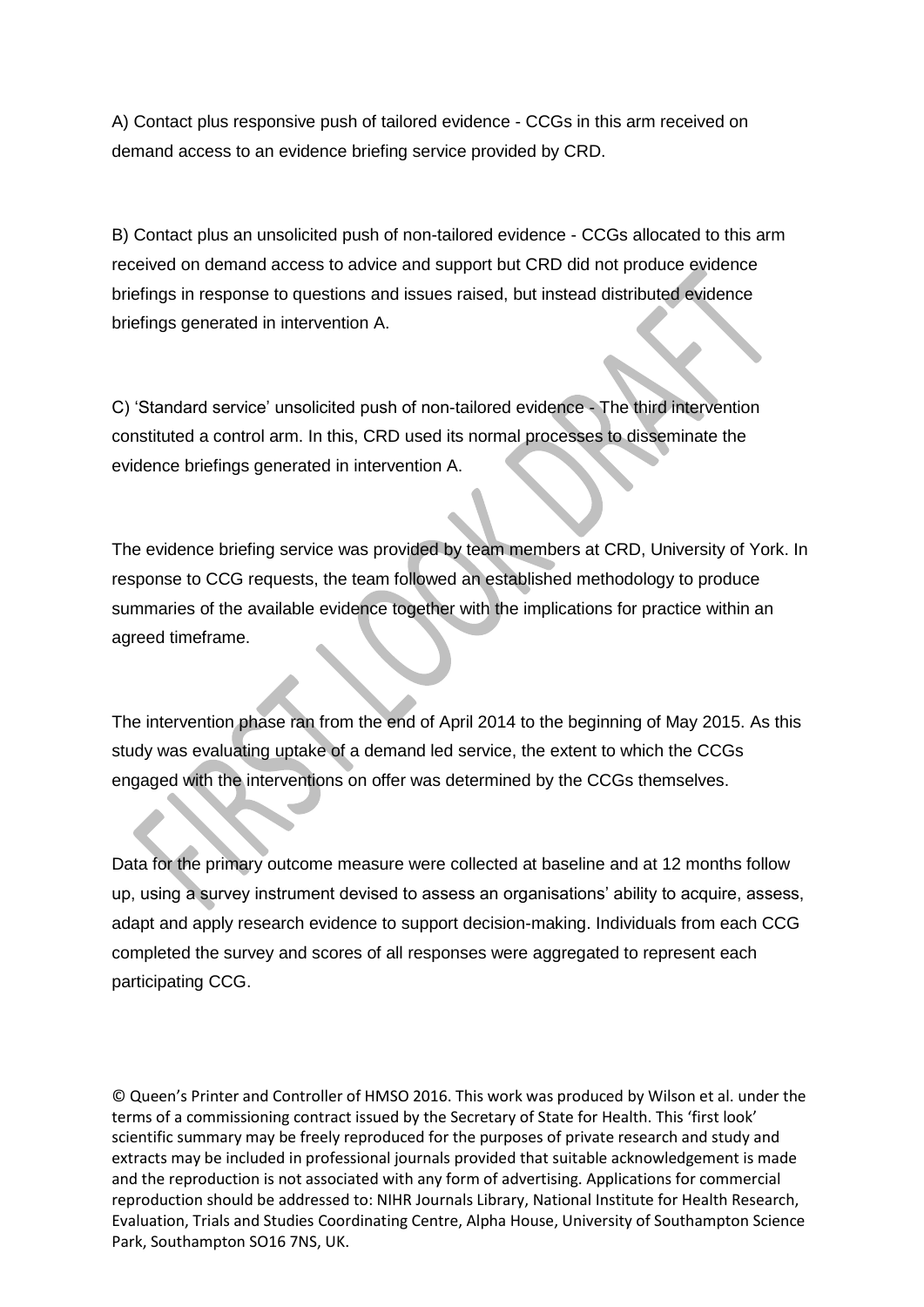To guard against maturation effect/bias, and to test the generalisability of findings, we administered the survey instrument to all English CCGs to assess their organisational ability to acquire, assess, adapt and apply research evidence to support decision-making. The most senior manager (chief operating officer or chief clinical officer) of each CCG was contacted and asked to complete the instrument on behalf of their organisation.

Baseline and follow-up assessments and the qualitative aspects of the research were undertaken by a separate evaluation team. The CRD evidence briefing team members were blinded from both baseline and follow-up assessments until after data collection was complete. Participating CCGs were also blinded from baseline and follow-up assessments and analysis.

A process evaluation combining interview, observation and documentary analysis was undertaken to explore evidence informed decision making processes within participating CCGs and to explore the nature and success of the interactions between those receiving and those delivering the evidence briefing service.

## **Findings**

Over the course of the study the evidence briefing service addressed 24 topics raised by participating CCGs (see Chapter3). Because we employed a degree of flexibility in delivery (employing a combination of full evidence briefings and shorter more exploratory evidence notes in response to questions raised) we were able to deliver a number of outputs beyond the estimate made in our original protocol. Requests for evidence briefings served different purposes. The majority of requests were focussed on options for the delivery and organisation of a range of services and possible interventions to support self-management of long term conditions. Most of the requests could be categorised as conceptual; not directly linked to discrete decisions or actions but to provide knowledge and awareness of possible options for future actions. for use of research (i.e to justify or support to pre-existing intentions or actions) were less frequent and included a pre-existing decision to close a walk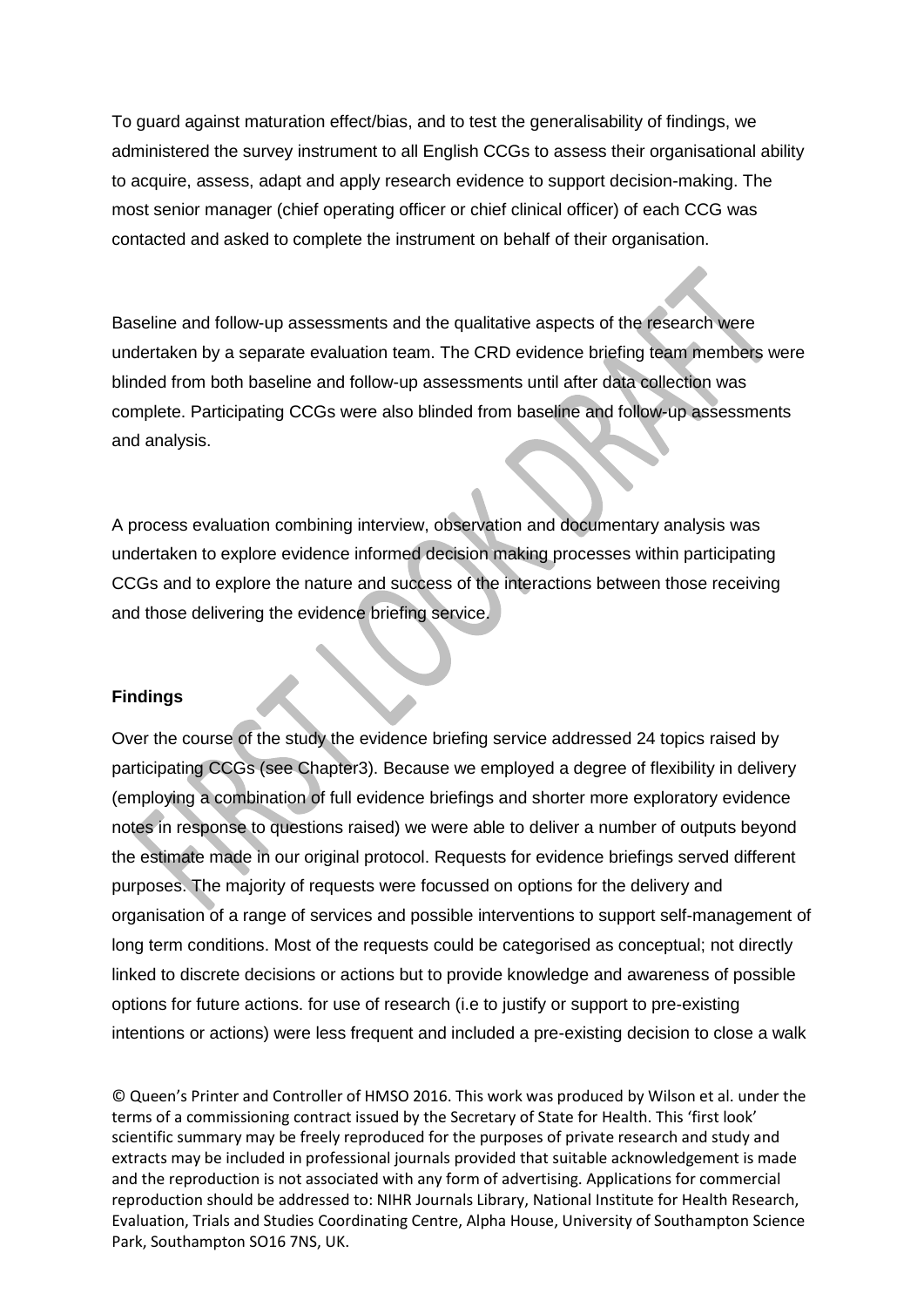in centre and to lend weight to a major initiative to promote self-care already underway. Instrumental use (i.e explicit use of research evidence to inform descrete decisions) was was limited to limited to work to establish disinvestment policies for interventions of low or no clinical value.

In terms of the primary outcome measure (see Chapter 4), baseline and follow-up response rates among participating CCGs were 68% and 44% respectively. Response rates for the survey used to collect benchmarking data from other national CCGs were much lower at 39% and 15% respectively. Overall, the evidence briefing service was not associated with increases in CCG capacity to acquire, assess, adapt and apply research evidence to support decision making. The secondary outcomes were also not assocoiated with positive changes in relation to individual intentions to use research findings or perceptions of CCG relationships with researchers.

Regardless of intervention received, at baseline participating CCGs indicated that they lacked a consistent approach to their research seeking behaviours and their capacity to acquire research remained so at follow up. At baseline, CCGs were noncommittal (neither agreeing nor disagreeing) on whether they had the capacity to assess the quality, reliability and applicability of research for use in decision making. This perception remained unchanged at follow up. There was also no change between baseline and follow up on perceptions of CCGs capacity to adapt and summarise research results for use in decision making; neither agreeing nor disagreeing that the CCG had the capacity to do so. Finally, individual's perceptions that their CCG did not have systems and processes in place to apply research routinely remained unchanged.

Exposure to the evidence briefing service did not appear to have any impact on individuals' intentions to use research evidence in decision making or their perceptions of a shift in collective CCG norms towards the use of research for decision making. Regardless of intervention received, these measures were positively orientated at baseline and were sustained at follow up.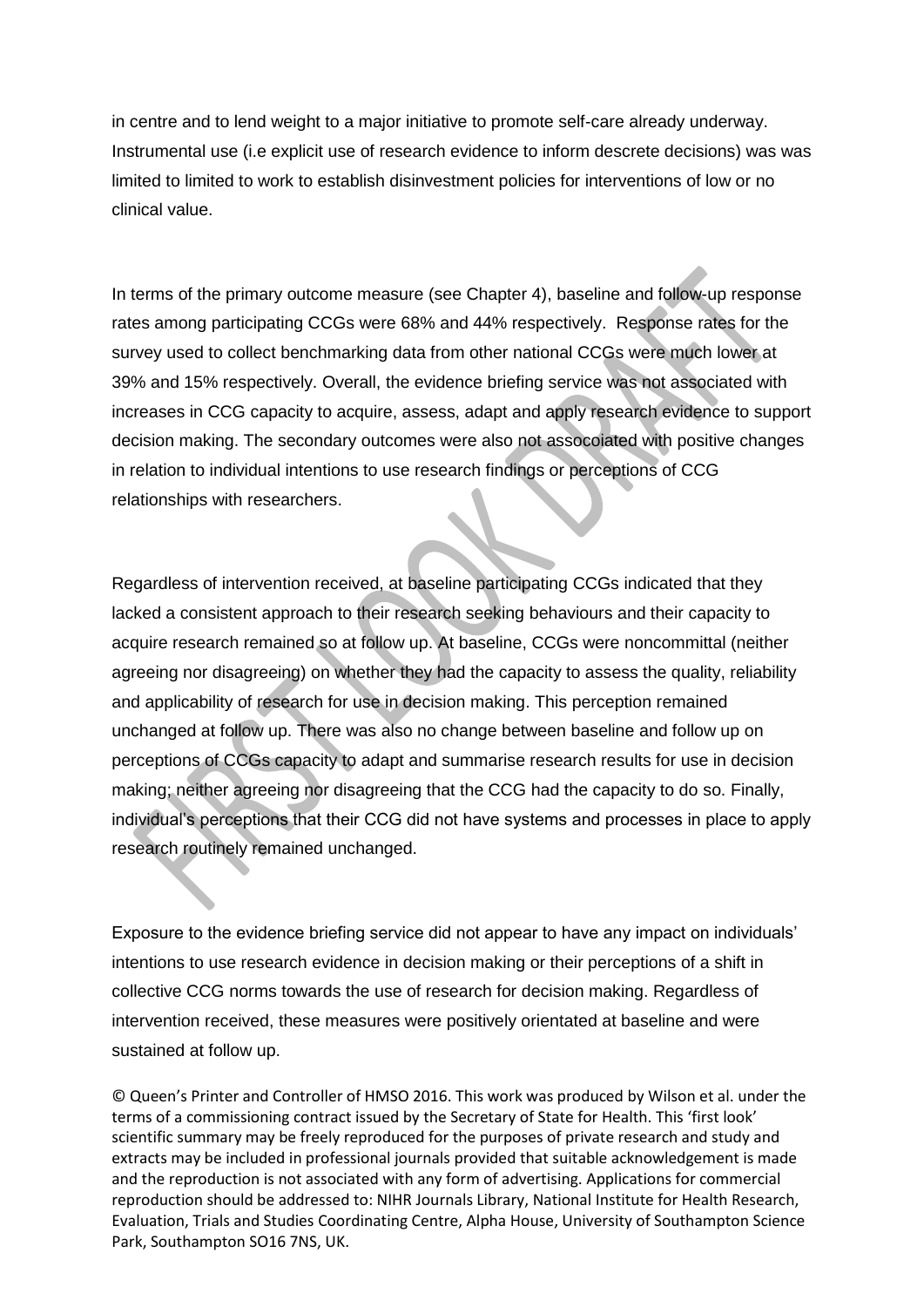Most discussions between contacts in CCGs and the evidence briefing team were informal and rarely involved minuted meetings or formal gatherings of CCG staff. Analysis of records supporting the more formal executive and governing body meetings provided little information about sources used or the decision making process itself. The 'unseen and informal spaces' of decision making processes, the small numbers of staff involved and the reality that no audit trail existed for sources used, meant that there was little or no 'traceability' of use of evidence briefings at an organisational level.

#### **Limitations**

The respective baseline and follow-up response rates of 68% and 44% are not unreasonable given the number of competing requests for information CCGs routinely are faced with. However, we acknowledge that we experienced considerable attrition between baseline and follow up. Survey length may have contributed to the lack of completeness in the data collected. Taken together these limitations mean that we have been suitably cautious in our interpretation of the findings.

#### **Conclusions**

This study has provided further insight as to how and where services packaging evidence derived from systematic reviews may most efficiently be deployed to inform decision making processes in a commissioning context. Overall, access to a demand-led evidence briefing service as constituted in this study did not improve the uptake and use of research evidence by NHS commissioners compared with less intensive and less targeted alternatives.

Given the large resource requirement and the particularity of process and unpredictable timing of decision making in individual commissioning organisations, resource intensive approaches to providing evidence may best be employed to support instrumental decision making at the meso (regional) level. Otherwise, it may be better to invest far more in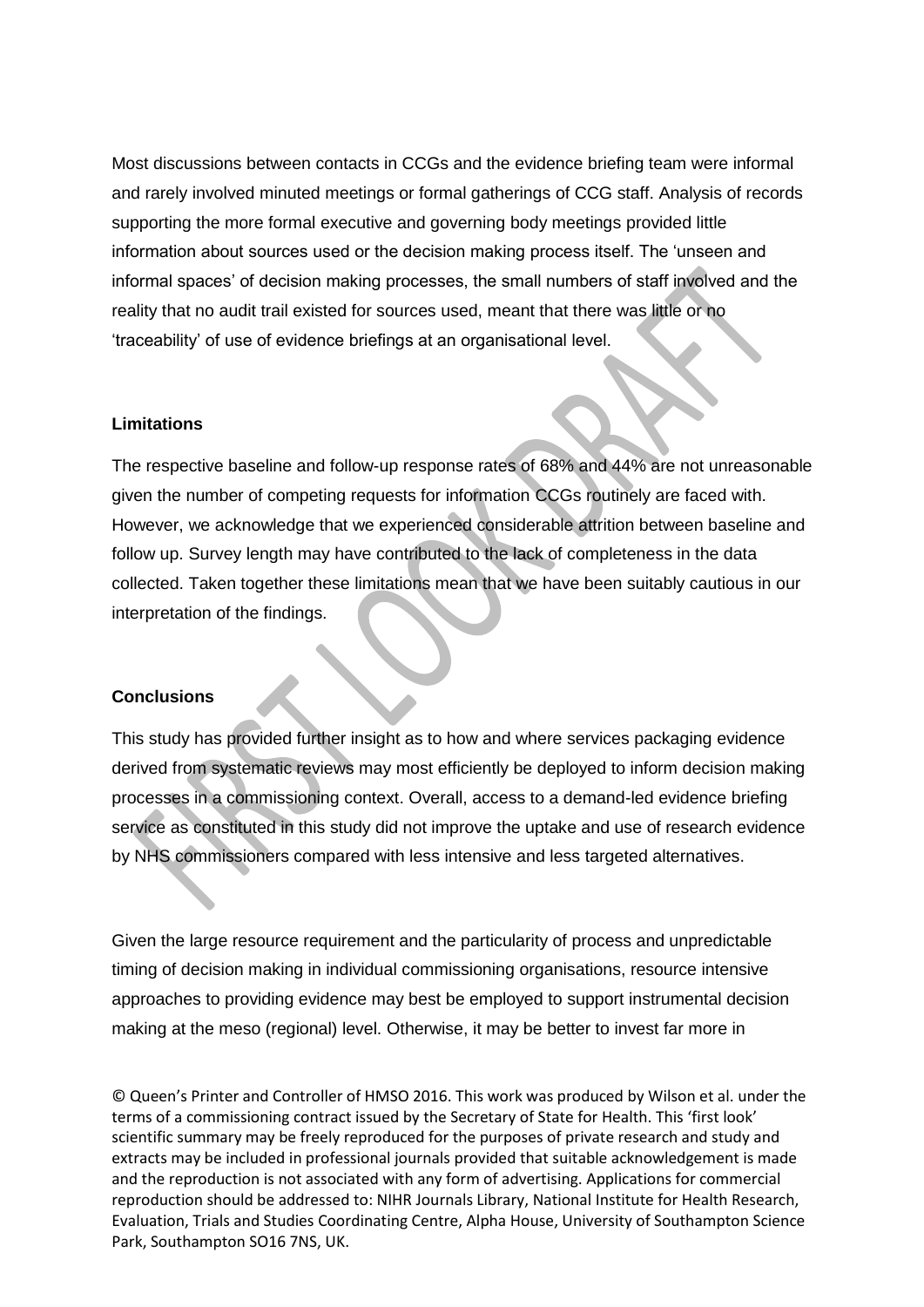identifying commissioning priorities and uncertainties from key informants with local credibility. In the cases examined in this study, this would include members of local public health teams. Identified priorities could then be more efficiently serviced by less intensive approaches that optimally package research messages and target not only commissioners but intermediaries with local credibility and influence.

## **Recommendations for research**

This study suggests commissioners are well intentioned but that they work in a setting lacking in the necessary skills and infrastructure to make use of research evidence routine. Further research is required on the effects of interventions and strategies to build individual and organisational capacity to use research.

Resource intensive approaches to providing evidence may best be employed to support instrumental decision making. Otherwise, less intensive but targeted strategies to deliver optimally packaged research messages should be pursued. Comparative evaluation of such strategies is warranted.

Disinvestment decisions relating to interventions of no or low clinical value remain high on the commissioning agenda. No established process appears to be in place for assessing research evidence to inform the generation of local policies. Rather than have local settings developing their own distinct approaches it would seem sensible if a country wide approach was taken to identify and then summarise the evidence for interventions of no or low clinical value. Methodological research is therefore required to establish an optimal, transparent and standardised approach that identifies and contextualises research evidence that can then be used to inform local decision making processes.

## **Funding**

NIHR Health Services and Delivery Research programme (12/5002/18).